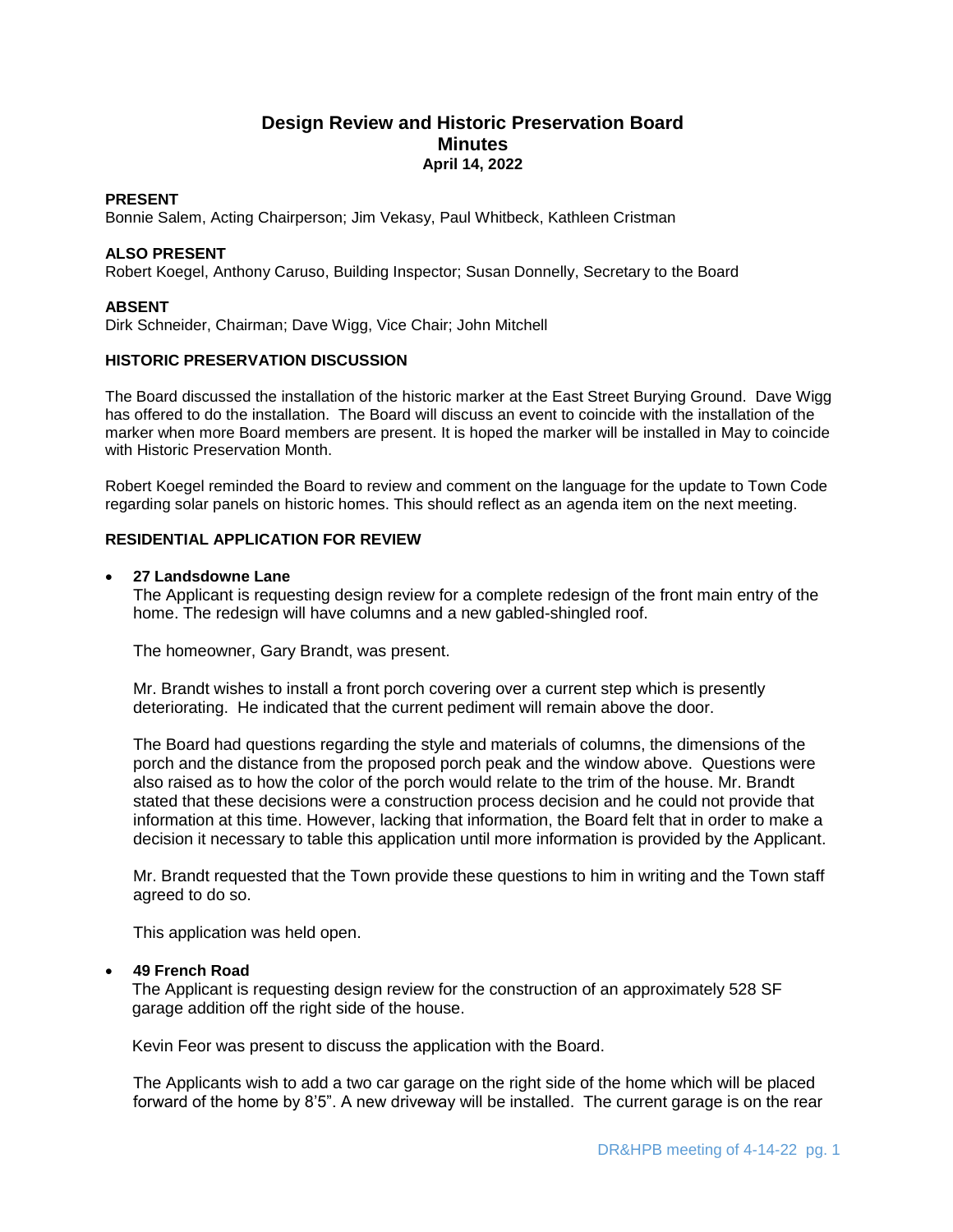side of the home. The new garage will provide easier access to the home as the homeowners age in place. It was noted that other homes on French Road have garages forward of the home.

The Board asked if the existing driveway will remain. The Applicant indicated yes as they have a camper stored in the rear of the property and that driveway provides access. It was also noted that another home on French Road has two driveways.

The Board felt the design looked as though it belongs in this neighborhood. The Board did feel that the west elevation needed some fenestration to break up the massing. The addition of a man door or double hung windows were discussed. An optional suggestion was that glass windows be optional in the garage door.

Kathleen Cristman move to approve the application as submitted with the condition that a man door be installed on the east elevation and the option of installing a window on the west elevation.

Paul Whitbeck seconded.

All Ayes.

The Town will require new architectural drawings to indicate the changes.

#### **33 Country Club Drive**

The Applicant is requesting design review for the construction of a 270 S.F. addition to an existing single-family residence. The addition/remodel will enlarge two existing bedrooms and one existing bathroom. Under the bedroom/bathroom addition will be an open covered porch.

Fred Haeflein of Kelly Atlantic was present.

Mr. Haeflein indicated this construction will not be visible from the road. The roofing and siding on the addition will match the existing on the home. The pitches and overhangs will also match.

Hearing no further discussion, Kathleen Cristman moved to accept the application as submitted.

Jim Vekasy seconded.

All Ayes.

## **RESIDENTIAL APPLICATION FOR REVIEW – NEW HOMES**

#### **81 Coventry Ridge**

The Applicant is returning to request design review for the construction of a two story single family home approximately 3845 square feet that is located in the Coventry Ridge Subdivision.

Jim Connaughton of Coventry Ridge Corporation was present.

Mr. Connaughton indicated that this home is modified from a design existing on Ravenna Crescent. He showed the Board photos of other homes nearby. This design will feature less gables and utilizes brick material instead of stone.

The Board approved of the simple design but questioned the large wall expanse above the garage. Options were discussed as a way of breaking up the massing and Mr. Connaughton agreed that a louvered gable fenestration could be added over the garage door.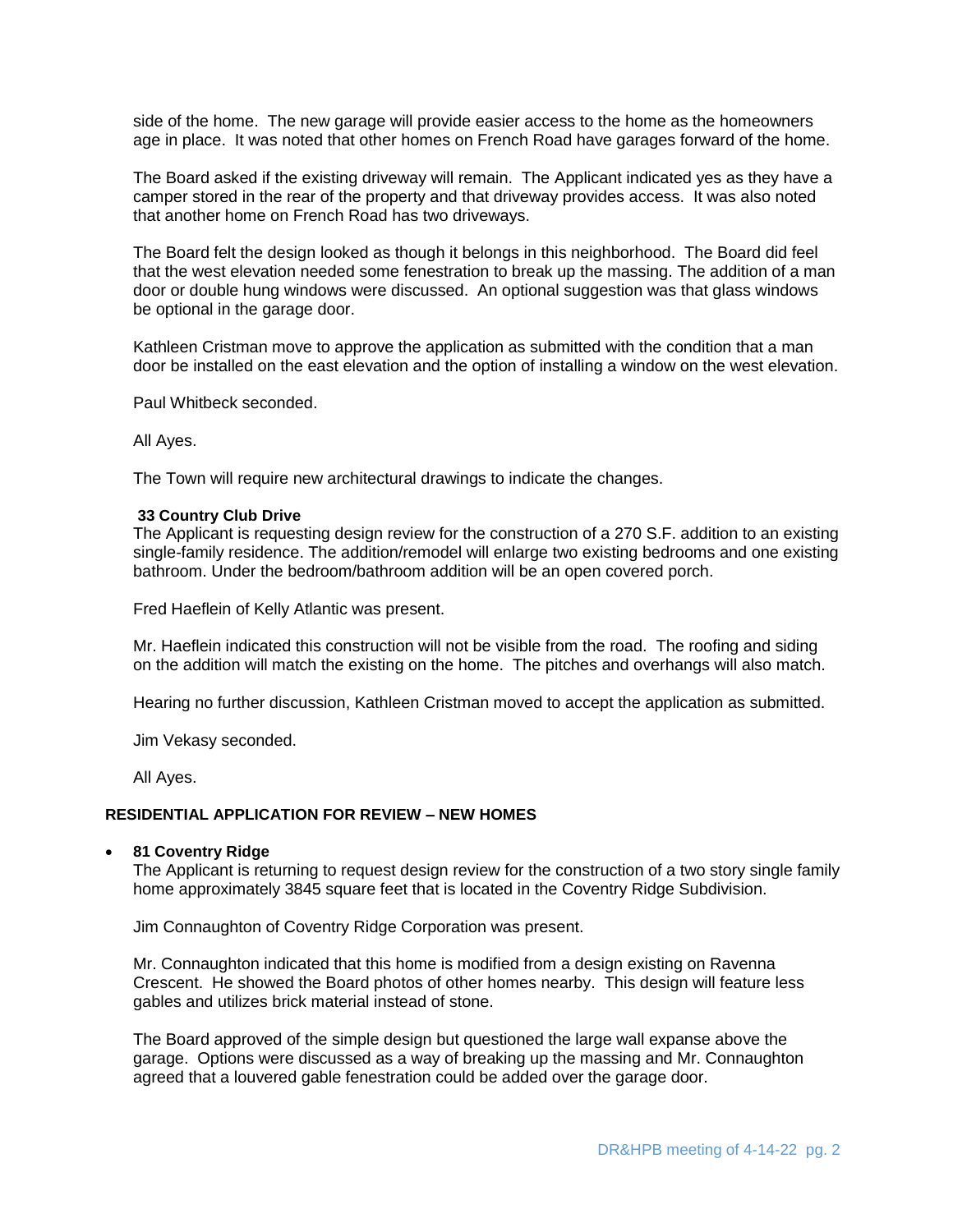Jim Vekasy moved to accept the application with the condition that louvered fenestration be added above the garage door.

Kathleen Cristman seconded.

All Ayes.

## **COMMERCIAL APPLICATION FOR REVIEW – NEW**

## **3500 East Avenue – Amenities**

The Applicant is requesting design review for the construction of the amenities portion of the Wright house to include a pavilion and grill structure that will be located on the Kilbourn Place on East property.

Andrew Murphy of RPK, designer of the Amenities area, and Jerry Watkins of Riedman Associates were present.

Mr. Murphy reviewed the plans for the amenities area which will serve as a socialization area for the residents of Kilbourn Place. A patio area will feature an outdoor kitchen station and a large pavilion with a footprint of 12' x 24' for a gathering/eating area. A fire pit will also be installed.

The design will feature exposed contemporary timbers with natural stone veneers.

Mr. Murphy stated that all existing trees are staying. Evergreen plantings and woody shrubbery will be installed to provide three layers of vegetation for buffering.

Bonnie Salem felt that the design did not compete with the Wright House and as such is an acceptable design.

Bonnie Salem move to approve the application as submitted.

Paul Whitbeck seconded.

All Ayes.

### **3500 East Avenue – Sign for Kilbourn Place**

The Applicant is requesting design review for the addition of an identification sign for the Kilbourn Place properties. The sign will be approximately 10 square feet. The sign will be a painted aluminum cabinet on top of a stone base with the "Kilbourn Place on East" logo.

Jerry Watkins of Riedman Associates discussed this application with the Board.

The monument sign will serve to represent two tax parcels at Kilbourn Place. The sign will feature gold lettering and sit on a stone base and will be lit with ground candle lighting.

Paul Whitbeck move to approve the application as submitted.

Kathleen Cristman seconded.

All Ayes.